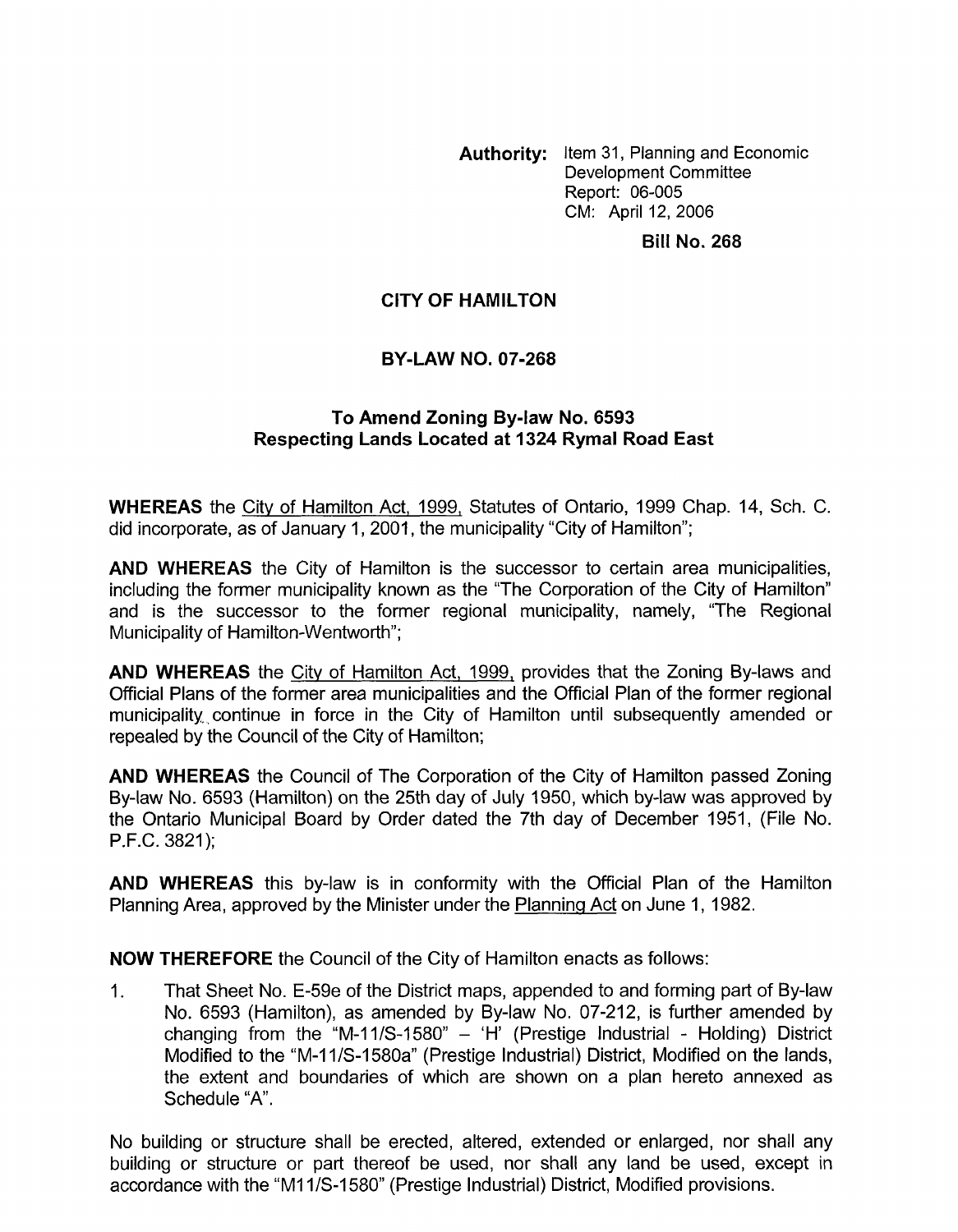- 2. By-law No. 6593 (Hamilton) is amended by adding this by-law to Section 196 as Schedule S-1580a.
- **3.** Sheet No. E-59e of the District Maps is amended by marking the lands referred in Section 1 of this by-law as S-1580a.
- 4. The Clerk is hereby authorized and directed to proceed with the giving of notice of the passing of this by-law, in accordance with the Planning Act.

**PASSED and ENACTED** this 26'h day of September, 2007.

Athip **AN ANTIQUE DIFFERENT ANTIQUE EN SITA Revin C. Christenson** David L. Mitchell

Acting Mayor City Clerk

ZAH-07-048